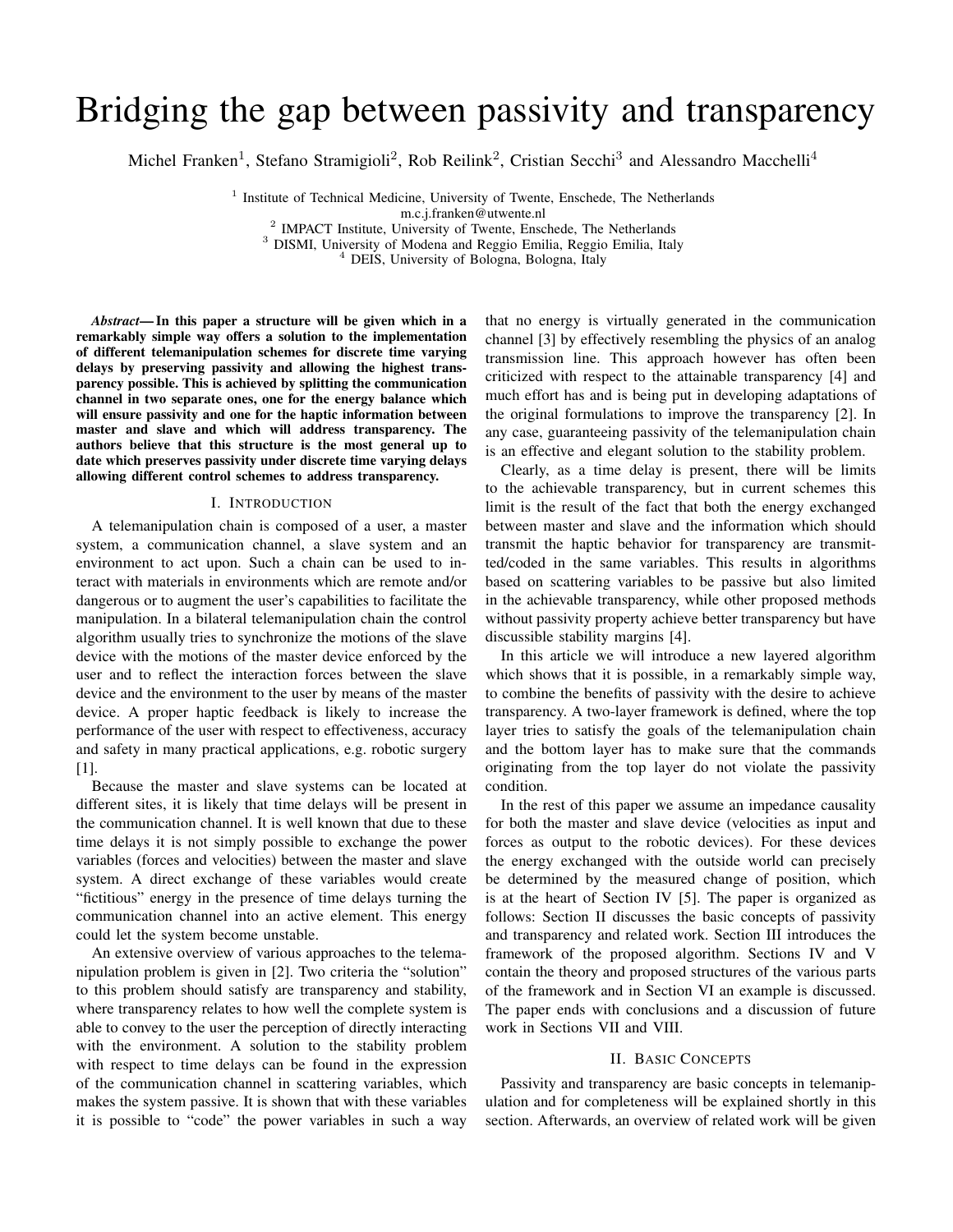to mark the differences with the proposed approach in Section III.



Fig. 1. Energy balance of the telemanipulation chain

# *A. Passivity*

A system is said to be passive if the energy which can be extracted from it is bounded from below by the injected and initial stored energy. Passivity of a system is a sufficient condition for stability and any proper combination of passive systems will again be passive. Physical energy exchange during operation is taking place between the user and the master system and between the slave system and the environment. Independent of anything else, including the goal of the telemanipulation chain, the only requirement therefore necessary to ensure passivity of the control system is:

$$
\dot{H}_T(t) \le P_m(t) + P_s(t) \tag{1}
$$

where  $H_T(t)$  represents the total energy present in the control system at instant  $t$  which is composed of all the energy present on the master controller  $H_m(t)$ , all the energy present on the slave controller  $H_s(t)$  and the energy present in the communication channel  $H_c(t)$ , Fig. 1.  $P_m(t)$  and  $P_s(t)$  are respectively the power flowing from the master and slave robot into the master and slave controller.

# *B. Transparency*

A system is said to be transparent if the user gets the experience that he is manipulating the environment directly. An interaction can be defined by the associated power variables, so a perfectly transparent system without time delays ensures:

$$
\dot{q}_s(t) = \dot{q}_m(t) \n\tau_m(t) = \tau_s(t)
$$
\n(2)

where  $\dot{q}_m, \dot{q}_s$  are the velocities of the master and slave device and  $\tau_m, \tau_s$  are the forces associated with the interaction between the master device and the user and between the environment and the slave device. The transparency of such port-based systems can be compared as described in [6]. When increased time delays are introduced in the communication channel between the master and slave device, it is not enough to simply reflect the measured interaction forces towards the user, not even considering the possible problems with stability, as in the ideal situation this would lead to:

$$
\dot{q}_s(t+T) = \dot{q}_m(t) \n\tau_m(t+T) = \tau_s(t)
$$
\n(3)

and a mismatch in the display of the interaction occurs which becomes worse with increasing time delays. An example of this is presented in [7], which states that a wave variable travelling from the master to the slave system can be interpreted as a general *Move or Push* command and the returning wave describes the response of the slave to the received command. If the haptic feedback is introduced in order to safely interact with soft and delicate tissue then clearly this situation is not desirable as the tissue could be damaged before the imposed forces on the tissue are reflected to the user. Therefore a truly transparent system in the presence of arbitrary time delays should ensure:

$$
\dot{q}_s(t+T) = \dot{q}_m(t) \n\tau_m(t) = \tau_s(t+T)
$$
\n(4)

meaning that the behavior at both interaction ports is equal but delayed in time. As this requires an acausal system, true transparency cannot be achieved. The best achievable result requires a predictor at the side of the master device that predicts the future interaction forces between the slave device and the remote environment, which requires a local model of the remote environment.

# *C. Related work*

In this section, literature will be discussed that bears relevance to the approach proposed in Section III. In [8] a wave variable based algorithm is presented in which a Smith Predictor is used to reduce the mismatch in time from Eq. 3 by correcting the incoming wave variable with the predicted future value of that variable without loss of passivity. Several algorithms based on the haptic interaction with a local model of the remote environment in the time domain, generally referred to as *Impedance Reflection* algorithms, have already been proposed, e.g. in [9] and [10], but offer no passivity of the telemanipulation chain which is a desirable property as it guarantees stability. A first attempt to extend such a transparency strategy with a passivity property is described in [11], where a time domain Passivity Observer is used to adapt the locally computed feedback force based on the actual measured, but delayed, interaction force to make the system passive. Also interesting is the work in [12] where an online energy bounding algorithm is presented for a spring-damper controller at the slave side.

## III. PROPOSED FRAMEWORK

In the opinion of the authors the most abstract view of an algorithm which combines the discussed transparency and passivity properties would be a two-layer structure as shown in Fig. 2. The *Transparency Layer* tries to satisfy the goals of the telemanipulation chain: movement synchronization on the slave side and force reflection on the master side, by computing a desired torque,  $\tau_d$  based on the measured interaction data,  $F_m, x_m, \dot{x}_m, \dots$  and  $F_s, x_s, \dot{x}_s, \dots$ . The *Passivity Layer* on the other hand has to make sure that the commands originating from the *Transparency Layer* do not violate the passivity condition. The benefit of this strict seperation in layers is that the strategy used to ensure optimal transparency does not depend on the strategy used to ensure passivity and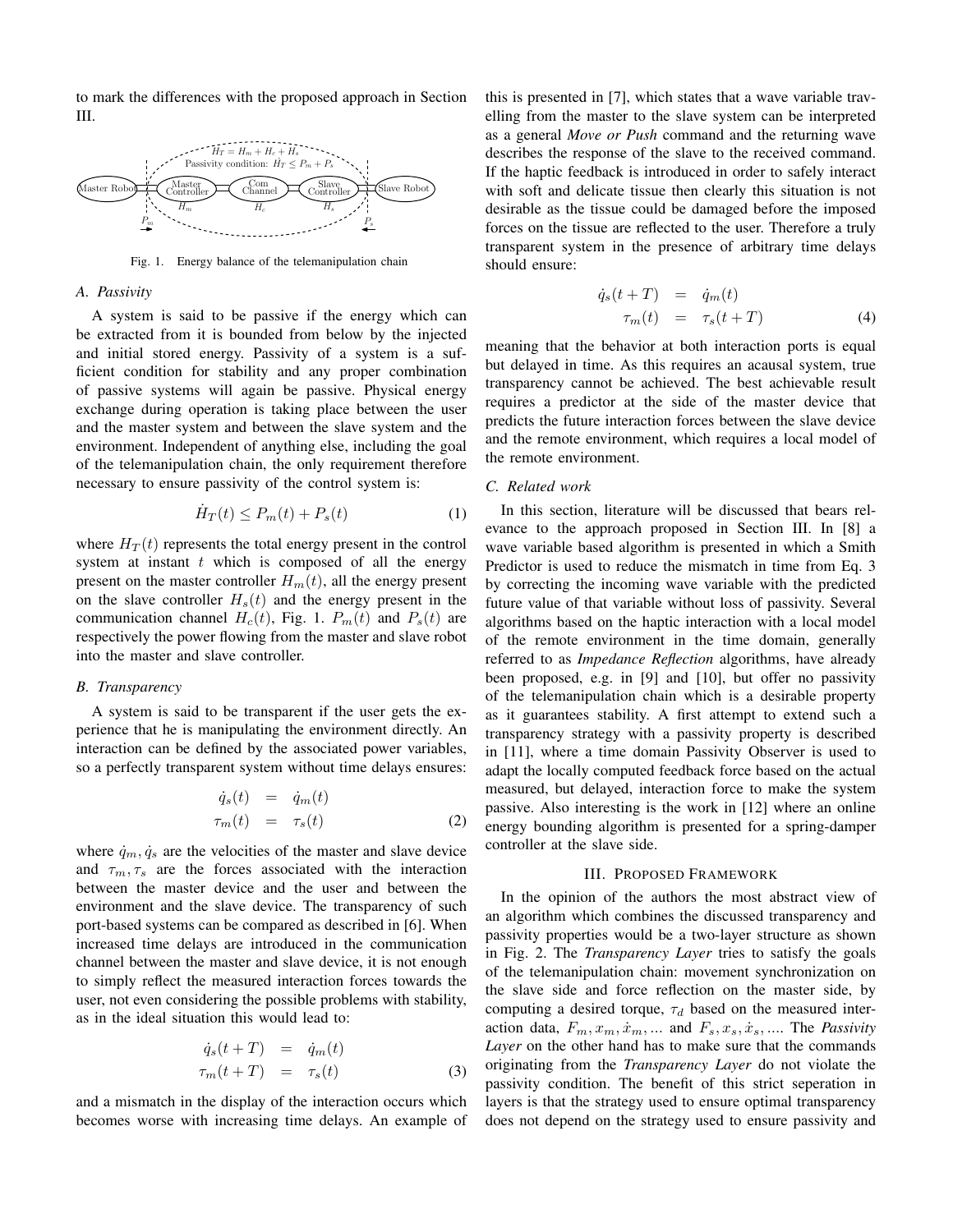

Fig. 2. Two layer algorithm for bilateral telemanipulation

vice versa. Most schemes only incorporate a single, possibly mixed layer and as a result a single two-way communication connection between the master and slave system. In this algorithm, however, the passivity and transparency are dealt with in seperate layers and therefore we can easily define two two-way communication channels between the master and slave system. One channel is used to communicate energy exchange related information between the *Passivity Layers* and the other to communicate information related to the behavior between the *Transparency Layers*.

# IV. PASSIVITY LAYER

This is the lowest-level control layer, whose only concern is to maintain passivity of the telemanipulation chain. Every movement the slave device makes will have an associated energetic cost and this energy will therefore have to be present at the slave side at the moment the movement is executed. In order to maintain passivity according to Eq. 1, the same energy will also have to be injected previously by the user at the master side. This clearly requires the transport of energy from the master to the slave system. To this end, the concept of a lossless energy tank is introduced in the *Passivity Layer* at both the master and the slave side, which can exchange energy. The level of these tanks can be interpreted as a tight energy budget from which actions can be fueled and which are continuously being replenished by the user at the master side.

If the energy level in the tanks is low, the movements the devices can make are restricted. An extreme situation occurs when the tank at the slave side is completely empty in which situation the slave device cannot make a controlled movement at all. In [12] also an energy tank is defined at the slave side to maintain passivity, but there the dissipated energy by the damping in the controller is accumulated, whereas in this framework the user directly makes energy available at the slave side regardless of the implemented controller for the desired behavior, this strict separation of energetic passivity and desired behavior is the key property of this two layered approach.

Suppose for the moment that no energy is exchanged between the user and the master system and no energy is exchanged between the slave system and the environment. In such a case an energy balance which would preserve passivity would be obtained if:

$$
H_m(t) + H_c(t) + H_s(t) = 0 \tag{5}
$$

where in general, instead of 0 any positive constant could be chosen and  $H_m(t)$  and  $H_s(t)$  represent the energy levels of the tanks at the master and slave side and  $H_c(t)$  is the total energy in the communication channel at time instant  $t$ .

As far as energy exchange is concerned, we can consider the possibility to send energy quanta from master to slave when there is energy available in the tank at that side and vice versa in the form of packets containing the amount of energy sent. When these packages arrive at the other side they are stored in a receiving queue. Both master and slave can implement completely asynchronously at any instant of time the following operations which, if we indicate it for simplicity for the master, would be:

$$
H_{m+}(t) = \sum_{i \in Q_m(t)} \bar{H}_m(i) \tag{6}
$$

where  $Q_m(t)$  represents the set of all energy packets present in the queue of the master at time t,  $H_m(i)$  represents the packet (energy quantum) i present in that queue and  $H_{m+}(t)$ represents the total amount of energy which is present in the receiving queue.

At time instant  $t$  the receiving queue is then emptied, meaning that the energy present in the receiving queue is added to the energy tank, and if necessary a certain amount of energy is transmitted to the other side. The energy level of the tank at the master side after these operations,  $H_m(t_+)$  will therefore be:

$$
\begin{cases}\nH_m(t_+) = H_m(t_-) - H_{m-}(t) + H_{m+}(t) \\
Q_m(t_+) = \emptyset\n\end{cases} (7)
$$

where  $H_m(t_+)$  is the energy level of the tank before the operations at time t, ø represents an empty set and  $H_{m-}(t)$ is the amount of energy which is sent via the channel to the other side in the form of a packet and which should clearly be any value smaller or equal to  $H_m(t_+) + H_{m+}$  not to lose passivity of the tank itself. An illustration of this procedure is given in Fig. 3. It can be easily seen that by construction, this algorithm satisfies Eq. 5 and allows energy to be sent from the master to the slave and vice versa without losing passivity.



Fig. 3. Energy distribution at master side

#### *A. Interaction with the physical world*

Unlike Eq. 7, Fig. 3 contains an energetic interaction port with the physical world. On the master and slave side, the controllers will have to control two robots which will interact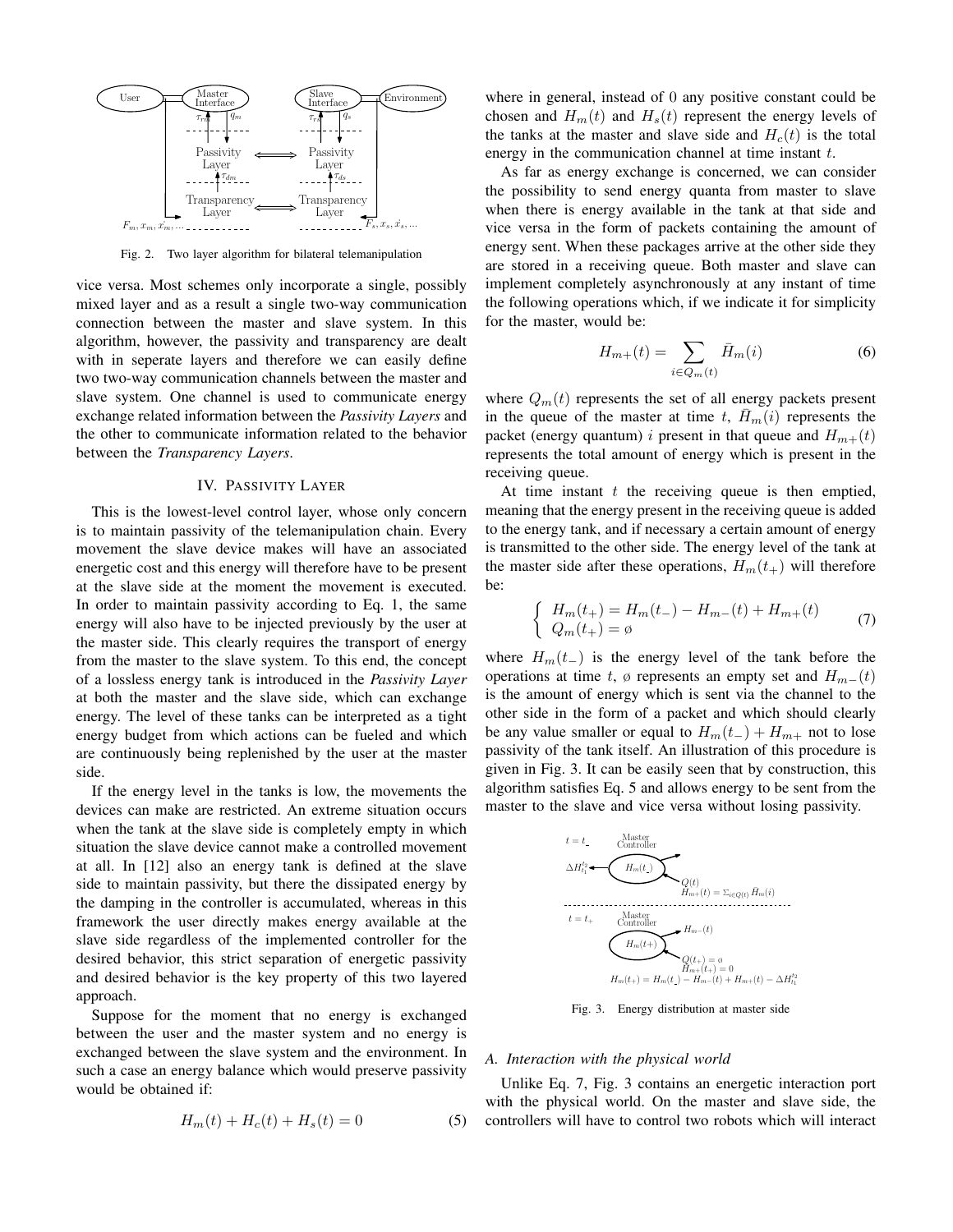with the user and the environment. A Zero Order Hold (ZOH) is used to connect the discrete time controller to the actuators and will hold the control signal constant until a new value is set.

Let us indicate with  $q(t)$  the position vector representing the angles/positions of the actuators at time t, with  $\dot{q}(t)$  their velocities and with  $\bar{\tau}(t)$  the torques/forces they are exerting on the mechanism, set by the controllers and held constant by ZOH during the sample interval. Suppose at a certain instant of time  $t_1$  to have measured  $q(t_1)$  and to have set a certain value  $\bar{\tau}(t_1)$  for the actuators. At a subsequent time instant  $t_2$  it is possible to exactly calculate the physical energy exchanged with the robot, by measuring  $q(t_2)$ :

$$
\Delta H_{t_1}^{t_2} = \int_{t_1}^{t_2} \bar{\tau}(t_1)\dot{q}(t)dt = \bar{\tau}(t_1)(q(t_2) - q(t_1)) \quad (8)
$$

where  $\bar{\tau}(t_1)$  indicates the constant value held by the ZOH between  $t_1$  and  $t_2$ . This is following the line of the method proposed originally in [5].

Even if not strictly necessary, we can now synchronize the reading of  $q(t_2)$  and the setting of a new value of  $\bar{\tau}$  with the operations expressed in Eq. 7 extending them as in Fig. 3:

$$
\begin{cases}\nH_m(t_{2+}) = H_m(t_{2-}) - H_{m-}(t_2) + H_{m+}(t_2) - \Delta H_{t_1}^{t_2} \\
Q(t_{2+}) = \emptyset\n\end{cases}
$$
\n(9)

With this algorithm we are therefore able to ascertain the energy balance at each instant of time when sampling occurs.

### *B. Energy Tanks*

We have shown that it is possible to exchange discrete energy quanta between the master and slave system in a passive manner with arbitrary time delays in the communication channel and also to quantify the energy exchange between the controllers and the external world (user/environment). Now a method is required to extract energy from the user to fill the energy tanks and to compute the energy quanta which needs to be transmitted to the other side.

In order to extract energy from the user a Tank Level Controller (TLC) is defined in the *Passivity Layer* of the master system. This TLC monitors the energy level of the local tank  $H_m$  and tries to maintain this at a desired level  $H_d$ . Whenever  $H_m$  is lower than  $H_d$  the TLC applies a small opposing force  $F_{TLC}$  to the user's movement to extract energy from the user into the energy tank. This force is superimposed on the force to obtain the desired behavior and could be implemented as a modulated viscous damper as:

$$
F_{TLC}(k) = -d(k)\dot{q}_m(k)
$$
  
\n
$$
d(k) = \begin{cases} \alpha(H_d - H_m(k)) & \text{if } H_m(k) < H_d \\ 0 & \text{otherwise} \end{cases}
$$
(10)

where  $\alpha$  is a parameter that can be used to tune the replenishment of the energy tank. It is important to note that although this strategy might appear similar at first glance to the Passivity Observer/Passivity Controller strategy [13] it is in fact very different. This damper is only activated to make energy available at the slave side for the interaction with the remote environment and not to dissipate virtually generated energy. It should be noted that the presented strategy is but one way to extract energy from the user and that the framework can accommodate many alternatives.

Now that energy is being extracted from the user, this energy needs to be transported to the slave system. A simple way to accomplish this is for each tank to transmit a fixed fraction,  $\beta$  of its energy level (when energy is available) to the other system. If both systems run at the same sample frequency and there is no energy exchange between the slave tank and the physical system, the energy levels in the two tanks will converge to the same value, which in this case will be the set desired level for the master tank. This is illustrated in Fig. 4.



Fig. 4. Illustration of level synchronization between energy tanks

This means that energy quanta are continuously being exchanged between the master and slave system. Assuming equal sample frequencies  $f_s$  at master and slave and constant time delays between master and slave,  $\Delta T_{ms}$ , and vice versa,  $\Delta T_{sm}$ , the total amount of energy present in the communication channel in steady state operation (no energy exchange with the physical systems) will be:

$$
H_c = H_{ms} + H_{sm}
$$
  
\n
$$
H_{ms} = \frac{\Delta T_{ms} f_s \beta H_d}{\Delta T_{sm} f_s \beta H_d}
$$
\n(11)

where ∗ indicates a round down operation as there is a discrete number of packages present in the communication channel,  $H_{ms}$  represents the energy traveling from the master to the slave and  $H_{sm}$  the energy traveling in the other direction. The total energy in the communication channel  $H_c$ can therefore become quite large for large time delays. Future research will look into this issue.

# *C. Saturating the controlled effort*

The value which will be set as controlled torque  $\tau_{d*}$  (the subscript  $*$  replaced with m refers to the master side and with s to the slave side) for the interval to come, will be specified by the hierarchically higher level of control, the *Transparency Layer*, which will be treated in the next section. At both sides the *Passivity Layer* is used to limit the applied torque to the device with respect to what the *Transparency Layer* at that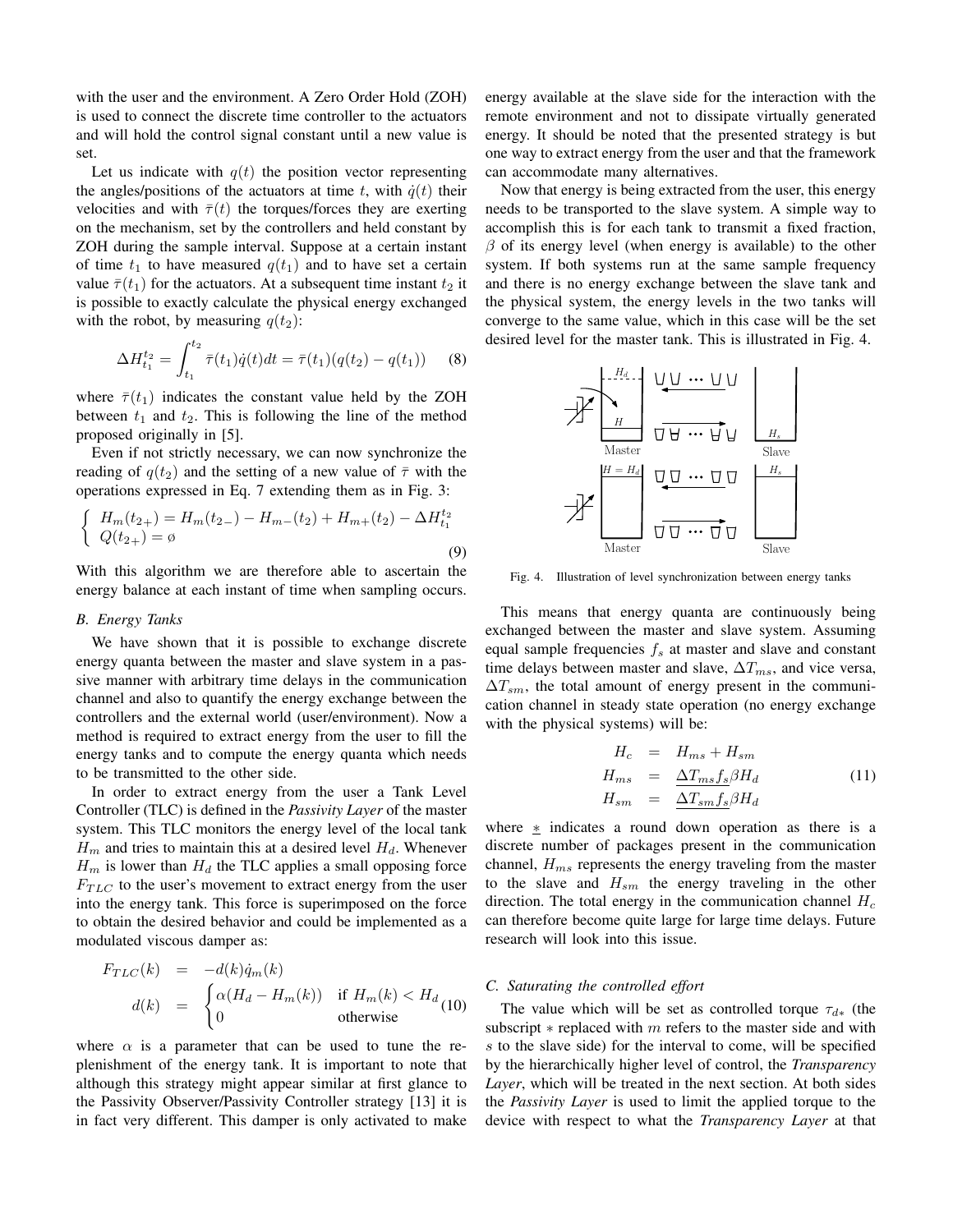side requests in order to maintain passivity. Three limits to which  $\tau_{d*}$  can be subjected are given in Eq. 12, 13, 14.

When no energy is available in the *Passivity Layer*, the applied torque is set to zero:

$$
\tau_{r*} = \begin{cases} \tau_{d*} & \text{if } H_* > 0 \\ 0 & \text{otherwise} \end{cases}
$$
 (12)

Between two samples there will be no way to detect, act upon and therefore prevent a possible loss of passivity. If we know that the interval before a next sample will last  $T$  seconds, the available energy is  $H_*$  and the worst case motion velocity (highest in module) of the mechanism would be  $v<sub>*</sub>$ , we can estimate an upper bound for the value of the applied torque  $\tau_{r*}$  to which it should be constrained not to lose passivity. This tries to enforce:

$$
T\bar{\tau}_{r*}v_* \le H_*\tag{13}
$$

An additional saturation method that can be useful is to define a mapping,  $f_m$ , from the current available energy in the tank to the maximum torque that can be applied. Meaning:

$$
\tau_{r*(max)}(x) = f_m(H_*)\tag{14}
$$

This mapping can be designed in such a way that a safe interaction in complex situations is guaranteed. Assume for instance that the slave is stationary but grasping an object in the environment and as a result no energy is exchanged between the slave and the environment. If at some point in time a loss of communication occurs, it could be desirable that the slave will smoothly release the object not to damage it by a continuous application of force. As each iteration the described algorithm for the energy tank sends an energy quantum to the other side, the energy level in the tank will drop even if no energy is exchanged with the environment. This means that the force exerted on the object in the environment will decrease over time and the storage function can be used to shape the manner in which it is released.

# V. TRANSPARENCY LAYER

In the previous section we have described an algorithm to maintain passivity in the presence of arbitrary time delays and to make energy available at the slave system. On top of this layer we can implement *any* algorithm to ensure that the desired behavior is displayed and transparency is obtained.

A first proposal for the structure of the *Transparency Layer* is given in Fig. 5. This structure arises from the discussion in Section II-B where it was derived that a local model of the environment is required at the master side to obtain the best transparency in the presence of time delays. In the following sections the functionality of each block of the structure in Fig. 5 will be discussed.

# *A. Virtual Environment*

This block contains a model which tries to mimic the remote environment and with which the user is interacting haptically. Based on the full state and interaction variables  $F_m, x_m, \dot{x}_m, \dots$  of the physical interaction the approriate



Fig. 5. Structure of the Transparency Layer

torque to apply to the master device is determined. The model is adaptable so that time varying environments can properly be displayed.

Many possibilities can be chosen for the structure of a model of the environment. A structure rich enough for many applications may be the one displayed in Fig. 6, where the right-end bar represents the interaction point between the slave robot and the environment.



Fig. 6. A virtual model structure for the remote environment

 $k_1$ ,  $d_1$  and M determine the dynamic behavior of the manipulated object in the remote environment and  $k_2$  and  $d_2$  the surface contact dynamics of the object itself. Simpler models can be implemented, e.g. based on a priori knowledge of the remote environment, to facilitate the parameter identification.

The model is running on a discrete medium with most likely a fixed sample frequency. This means that in *Impedance Reflection* algorithms using Euler discretized models without passivity properties, there exists an upper bound on the stiffness that can be reflected stably to the user [14]. Here the *Passivity Layer* will enforce passivity of the system and thus keep the system stable. However to minimize the interference of the *Passivity Layer* an elegant solution would be to implement a passive version of the model according to [5].

#### *B. Adjustment*

At the master side the parameters of the local model of the remote environment have to be adjusted to match the identified parameters from the slave side. The delay in the communication channel in combination with the movement by the user can result in the generation of impulsive forces when the received parameters are directly introduced into the local model. These impulsive forces can lead to undesired contact behaviors at the master side and therefore a gradual convergence of the parameters of the model towards the received identified parameters is desired. To accomplish this, a smoothing function is implemented:

$$
\Delta p_m = f(p_m, p_I) \tag{15}
$$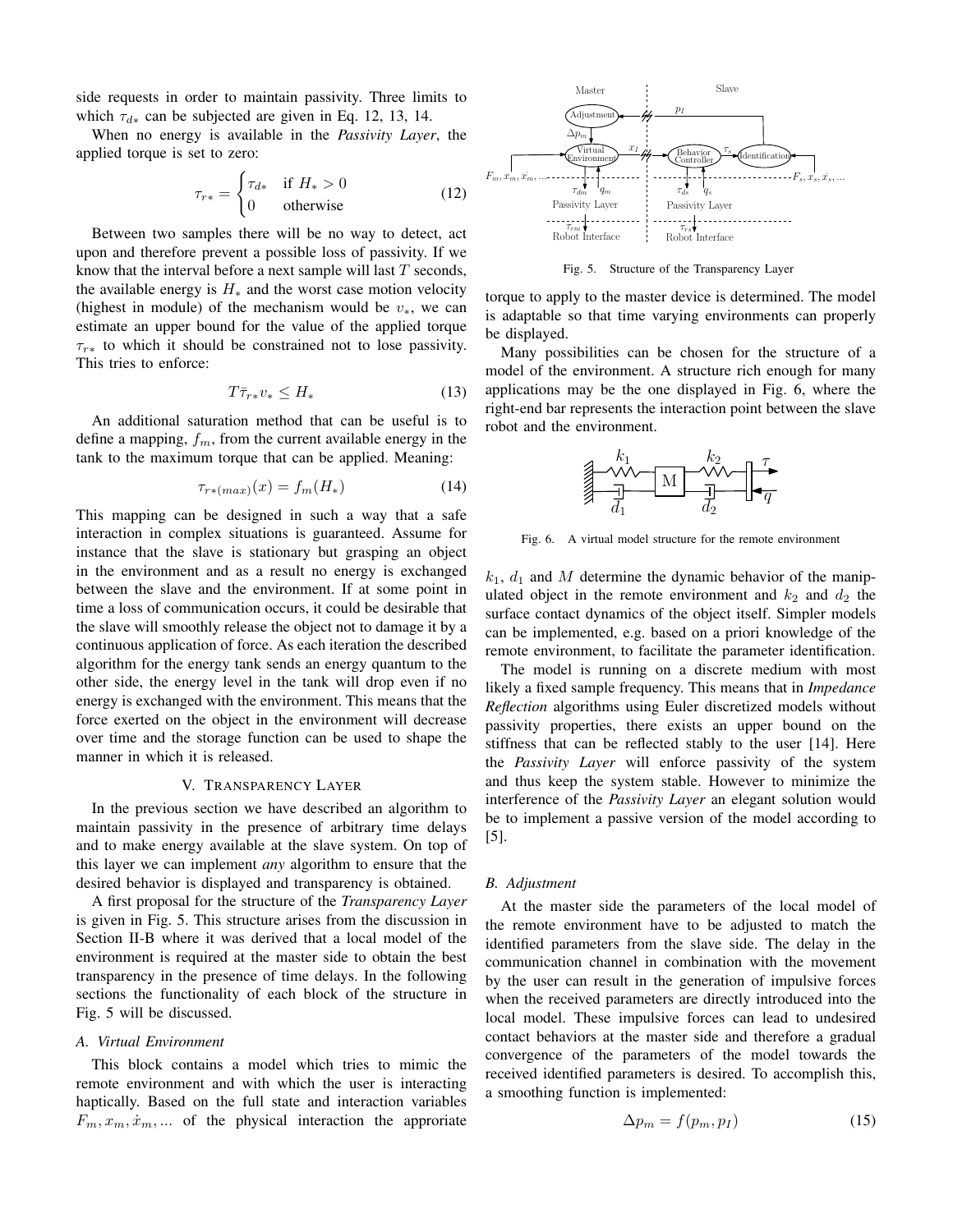where  $p_m$  is the vector containing the current parameters of the model and  $p_I$  contains the identified parameters received from the slave.

It is important to note that the change of parameters like mass, stiffness and length of a spring has energetical consequences in the model. When a passive implementation of the model is used this change of internal energy has to be accounted for. In order to have information on this energetical consequences, we can proceed as follows. Suppose that the state of the model would be  $x \in \mathbb{R}^n$ . The energy function representing the total energy would then be a scalar function of x:  $H(x) \in \mathbb{R}$ . We can express the energy then as a function of  $p_m$  as well to get  $H(x, p_m)$ . By requiring a change in parameters  $\Delta p_m$ , the change in internal energy would be  $\Delta H = H(x, p_m + \Delta p_m) - H(x, p_m)$ . This energy can be drawn from the energy tank in the *Passivity Layer*.

### *C. Behavior Controller*

This controller has to make sure that the slave exhibits the desired behavior by the user. This can either be following an imposed trajectory, moving at a certain speed, exerting a certain force on the remote environment, etc. This controller receives the full state information about the interaction between the user and the master device. Based on the difference between this received information and the measured state information of the slave an appropriate control action is computed so that the slave mimics the behavior dictated by the user.

The dynamics of the behavior displayed by the user can be time-varying and/or uncertain and the same can apply for the dynamics of the environment. To avoid oscillations and maintain a proper reference tracking the implemented control structure has to be able to cope with this variation/uncertainty. Suitable control structures to implement here will therefore be either robust or adaptive control structures, of which the adaptive controller might be more suitable as the magnitude of the variation/uncertainty can be difficult to determine a priori.

# *D. Identification*

In order to accurately reflect the interaction forces to the user, the parameters of the local model have to be identified. A lot of research is being done in the field of impedance estimation of for instance soft tissue environments [15]. Any suitable identification algorithm can be implemented here as long as it is able to estimate the parameters of the model. This means that the complexity of the implemented model of the environment will largely determine the required complexity of the identification algorithm.

Several important characteristics of a suitable identification algorithm can be identified. The remote environment might contain delicate structures, e.g. soft tissues, so it is desirable that the identification algorithm does not require a strong excitation of the environment. The slave is probably used to manipulate objects in the remote environment so that hard and soft contacts and free space movements will be interchanging. During this process the stability of the estimation will have to be guaranteed.

# VI. EXAMPLE

In order to illustrate the algorithm described above a simple simulation example will be presented here. The values of all the parameters are listed in Table I. The master and slave devices are modelled as two identical one-dimensional arms having a mass  $m<sub>*</sub>$  and a small viscous friction  $c<sub>*</sub>$ , where like before the subscript  $*$  replaced with m refers to the master side and with s to the slave side.

$$
\tau_h + \tau_m = m_m \ddot{q}_m + c_m \dot{q}
$$
  
\n
$$
\tau_e + \tau_s = m_s \ddot{q}_s + c_s \dot{q}
$$
 (16)

The user imposes a force  $\tau_h$  on the master device to make it follow a sinusoidal motion. This is modelled as a PD-controller driven by a sinusoidal reference,  $q_d$ :

$$
\tau_h = k_h e_h + b_h \dot{e}_h
$$
  
\n
$$
e_h = q_d - q_m
$$
  
\n
$$
q_d = -Q_d \sin(\omega t)
$$
\n(17)

The environment contains a wall at position  $q_w$  with viscoelastic contact properties located on the trajectory the user tries to follow,  $q_p$  is the penetration of the slave device into this wall:

$$
\tau_e = k_e q_p + b_e |q_p| \dot{q}_p
$$
\n
$$
q_p = \begin{cases}\n0 & \text{if } q_s > q_w \\
q_w - q_s & \text{otherwise}\n\end{cases}
$$
\n(18)

The proposed algorithm is implemented and runs at a sample frequency of 1000 Hz. The communication channels between the master and slave devices are lossless and have a fixed time delay of 1s. All simulations have been carried out in the software program 20-sim [16].

## *A. Passivity Layer*

The *Passivity Layer* is implemented as discussed in Section IV. At the slave side a mapping in the form of a simple linear spring with stiffness  $k_{ss}$  is associated with the energy level to saturate the control effort:

$$
|\tau_{max}| = \sqrt{2H_s k_{ss}}\tag{19}
$$

#### *B. Transparency Layer*

For this simple initial example, some a priori knowledge about the environment is used. With respect to Fig. 6 the stiffness  $k_1$  is known to be infinitely stiff and  $k_2$  a linear spring and  $d_2$  a non-linear damper where the damping coefficient depends linearly on the compression of spring  $k_2$ . The following implementations were chosen: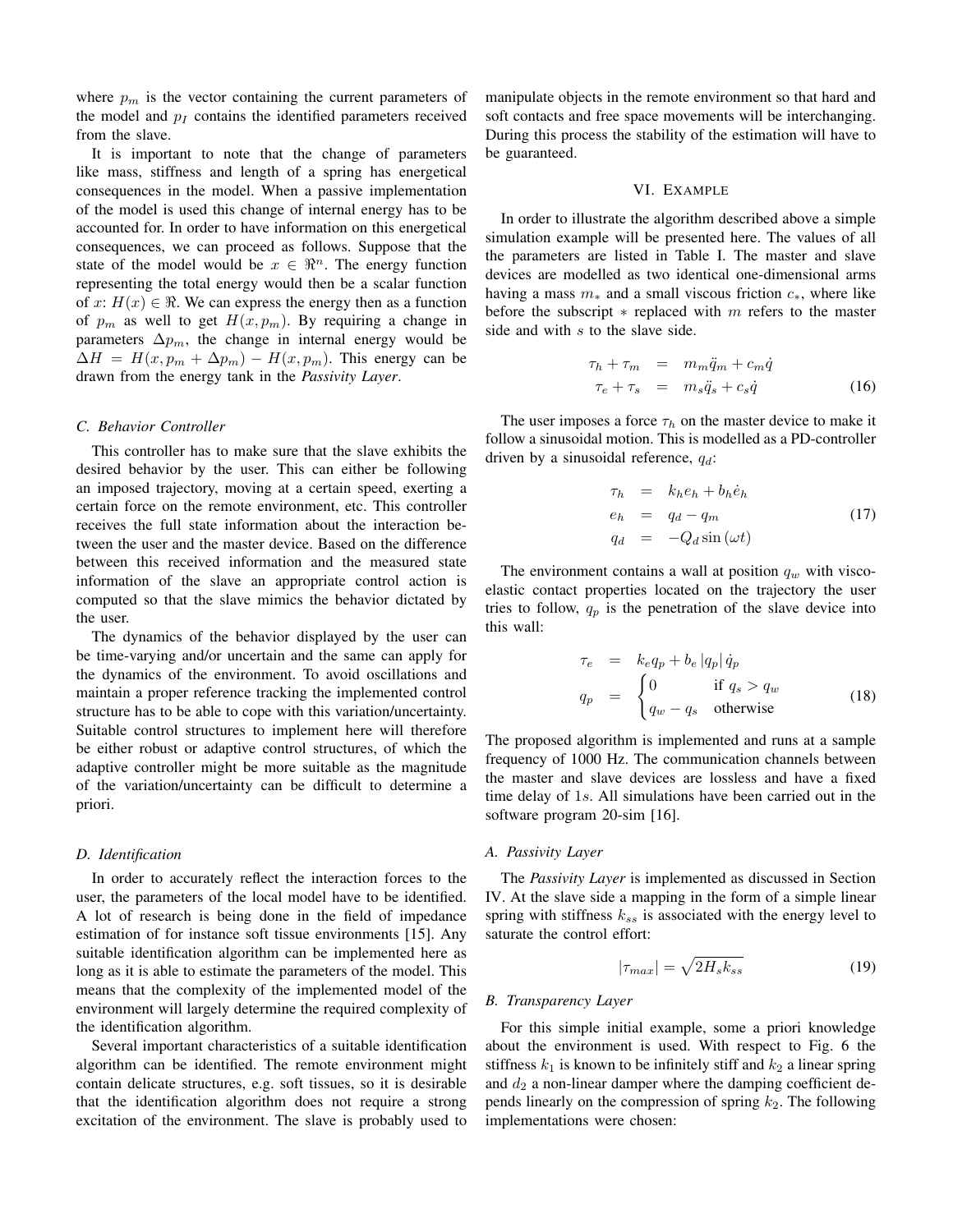#### *1) Virtual Environment:*

The sample frequency of the control algorithm is more than sufficient to stably reflect the chosen stiffness of the environment. Therefore a simple discretized model of the environment with adjustable parameters  $x_0, k_m, d_m$  is implemented:

$$
p_w(k) = q_m(k) - x_0
$$
  
\n
$$
\dot{p}_w(k) = \frac{p_w(k) - p_w(k-1)}{\Delta T}
$$
 (20)  
\n
$$
\tau_{dm}(k) = \begin{cases}\n-k_m p_w(k) - b_m |p_w| \dot{p}_w(k) & \text{if } p_w(k) < 0 \\
0 & \text{otherwise}\n\end{cases}
$$

# *2) Adjustment:*

The model is not passively implemented. Therefore there are no energetic consequences connected with parameter changes which need to be handled. The smoothing function limits the change in parameters to a percentage of the difference between the currently used and identified parameters:

$$
\Delta p_m = \gamma (p_I - p_m) \tag{21}
$$

# *3) Behavior Controller:*

The behavior we want the slave device to mimic is trajectory tracking. The environment and user dynamics in this example are time invariant and therefore the controller parameters are fixed and tuned specifically for this example. Only the position of the master device  $q_m$  is transmitted and  $q_{\hat{m}}(k)$  is the position of the master system which is received at time instant  $k$  by the slave system:

$$
e_s(k) = q_{\hat{m}}(k) - q_s(k)
$$
  
\n
$$
\dot{e}_s(k) = \frac{e_s(k) - e_s(k-1)}{\Delta T}
$$
  
\n
$$
\tau_{ds}(k) = -k_s e_s(k) - b_s \dot{e}_s(k)
$$
\n(22)

# *4) Identification:*

The identification algorithm implemented here is a linear regression algorithm based on [15]. The estimator tries to minimize the cost function:

$$
V_N(k_e, d_e) = \frac{1}{N} \sum_{k=1}^N \epsilon^2(k)
$$
 (23)  

$$
\epsilon(k) = \tau_e(k) - (\hat{k}_e \hat{x}_s(k) + \hat{b}_e |\hat{x}_s(k)| \dot{\hat{x}}_s(k))
$$

and is implemented by computing the following recursive equations each iteration:

$$
\hat{\theta}(k) = \hat{\theta}(k-1) + Q(k)[\phi(k) - \mu^{T}(k)\hat{\theta}(k-1)]
$$
  
\n
$$
Q(k) = R(k-1)\mu(k)[\beta_{e} + \mu^{T}(k)R(k-1)\mu(k)]^{-1}
$$
  
\n
$$
R(k) = \frac{1}{\beta_{e}}[\mathbb{I} - Q(k)\mu^{T}(k)]R(k-1)
$$
\n(24)

where  $\theta =$  $\begin{array}{c} \begin{array}{c} \begin{array}{c} \begin{array}{c} \end{array}\\ \end{array} \end{array} \end{array}$  $\hat{k}_e$  $\hat{b}_e$  $\begin{array}{c} \begin{array}{c} \begin{array}{c} \begin{array}{c} \end{array}\\ \end{array} \end{array} \end{array}$ ,  $\mu =$   $x_s$  $|\dot{\hat{x}}_s|\, \dot{\hat{x}}_s$  $\begin{array}{c} \begin{array}{c} \begin{array}{c} \begin{array}{c} \end{array}\\ \end{array} \end{array} \end{array}$ ,  $\beta_e$  is a forgetting factor to limit the estimation to more recent measurements,  $\mathbb{I}$  is a  $2\times 2$ identity matrix and Q and R are  $2 \times 1$  and  $2 \times 2$  matrices. R is initialized as an identity matrix and no prior information about the parameters of the environment is assumed:  $\hat{x}_0(0) =$  $k_e = d_e = 0$ ,  $\beta_e$  is chosen as 0.99.

| Parameter      | Value                  | Parameter | Value                     |
|----------------|------------------------|-----------|---------------------------|
| $m_{m/s}$      | $0.1\;kq$              | $c_{m/s}$ | $0.1$ $Ns/m$              |
| $k_h$          | $5 \ N/rad$            | $b_h$     | $\frac{1 \, Ns/rad}{}$    |
| $Q_d$          | $\overline{0.3 \ rad}$ | $\omega$  | $\overline{0.31 \ rad/s}$ |
| $k_e$          | $25$ N/rad             | $b_e$     | $10$ Ns/rad               |
| $q_w$          | $-0.2 rad$             | $H_d$     | $0.01$ J                  |
| $\alpha$       | 100                    | β         | 0.01                      |
| $k_{ss}$       | $\frac{10 N^2}{J}$     | $\sim$    | 0.01                      |
| $k_{s}$        | 100                    | $b_{s}$   | 10                        |
| <b>TABLE I</b> |                        |           |                           |



## *C. Simulation Results*

Fig. 7 shows the position tracking performance of the system. It is clearly visible that the user can initially complete the sinusoidal movement as the parameters of the local model are not yet set. The force exerted on the environment, Fig. 8, however, is limited due to the saturation strategy of Eq. 19. After this start-up phase, a very good correspondence between the master and slave trajectory is obtained. Fig. 8 shows the



interaction forces. At the beginning the user is moving in free space, as the model parameters are initially not set, and the force applied is used to extract energy from the user to fill the tanks. After the initialization period there is also a good correspondence between the reflected force to the master and the remote interaction force. The reflected force is indeed leading in time with respect to the interaction force. The peak value of the reflected force is slightly higher and this is caused due to a deeper penetration in the virtual wall by the user than really occurs in the remote environment. Some spurious forces are present in the reflected force which accounts for the energy